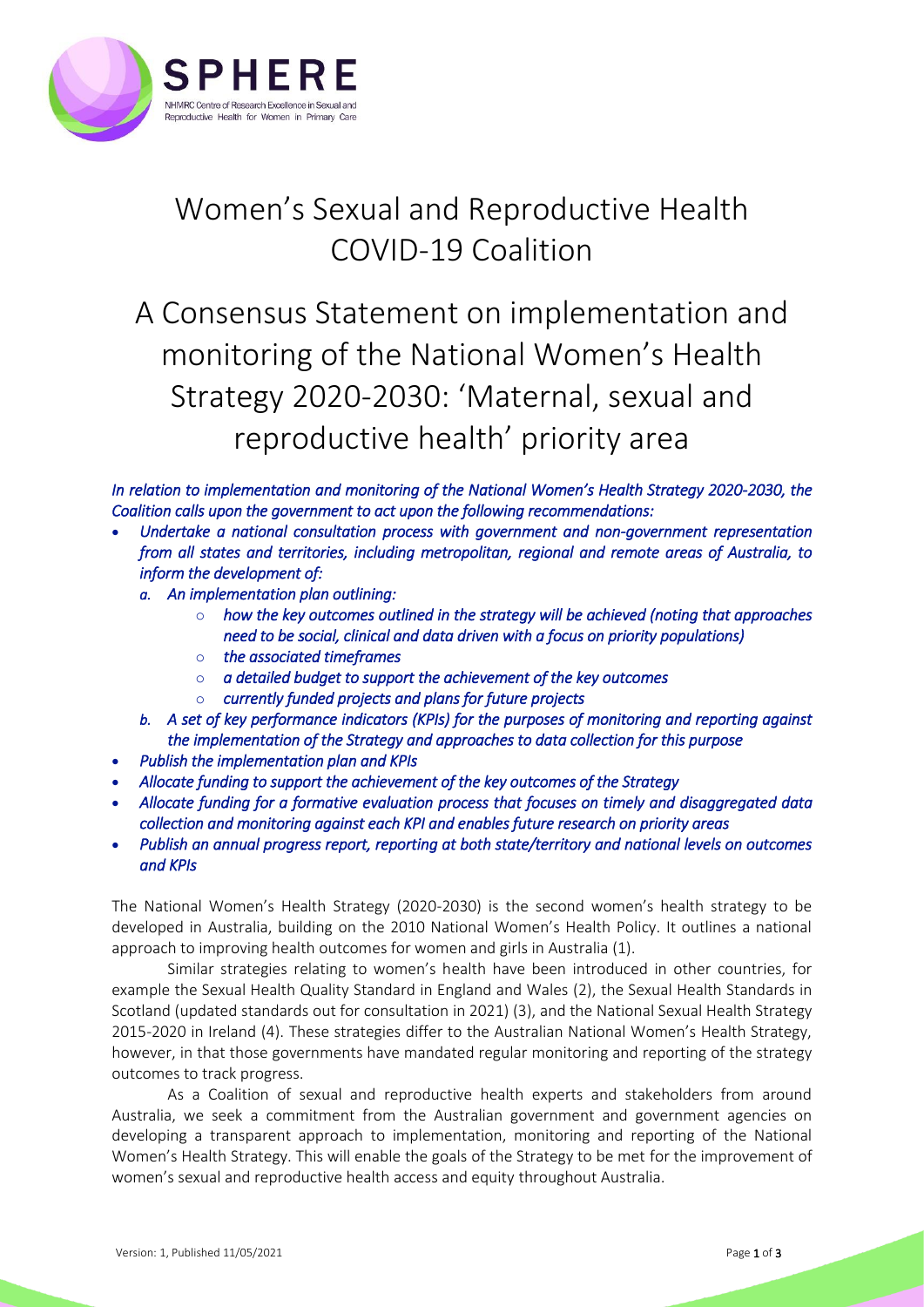

Priority area 1 of the National Women's Health Strategy, 'Maternal, sexual and reproductive health', outlines three key priorities (1):

1. Increased access to sexual and reproductive health care information, diagnosis, treatment and services;

2. Increased health promotion activity to enhance and support preconception and perinatal health; and

3. Support for enhanced access to maternal and perinatal health care services. and "key measures of success"':

- Decrease in the notification rates of sexually transmissible infections for priority populations
- Increase in the availability and uptake of Long Acting Reversible Contraception (LARCs)
- Equitable access to pregnancy termination services
- A continued increase in the rate of vaccinations under the National HPV Program
- Increased early access to antenatal services by Aboriginal and Torres Strait Islander women and culturally and linguistically diverse women
- De-stigmatisation of urinary and faecal incontinence and improved access for women to care for these conditions, including pelvic floor physiotherapy
- Improved access to counselling and care of adult women with sexual function concerns

However, as the priority areas and actions are quite broad and not comprehensive, and the measures of success are not directly transferrable as key performance indicators, it is not evident how these will be implemented, tracked or achieved.

Furthermore, at the launch of the Strategy in April 2019 it was announced that \$52.2 million would be provided to organisations working in the area of improving women's health (5). However, it is not clear how this funding has been allocated, the implementation plan for funded projects, or how these will be monitored or evaluated, both as individual projects or against the priorities and actions outlined in the Strategy. The Department of Health has implied that state and territory leadership and funding will be critical to ensure the success of the National Women's Health Strategy, yet there appears to be no articulated plan for national coordination or collaboration between state and territory health agencies to ensure efficient and accountable implementation.

We feel that there is a critical need for a transparent implementation and monitoring plan for reporting progress against the National Women's Health Strategy (with data collection to support this), a clear evaluation plan to measure impact and success, clarity on the level and nature of funding being made, and stronger communication and engagement with consumers and stakeholders. These elements will be crucial to monitor change and impact, inform service provision, ensure accountability and transparency, and promote optimal outcomes for women and girls in Australia.

\*The Coalition uses *women* as an inclusive and broad term that refers to and acknowledges the diversity in needs and experiences of all people who may access and use abortion and women's sexual and reproductive health services including other people who do not identify as women but can experience pregnancy and abortion and may need to access these.